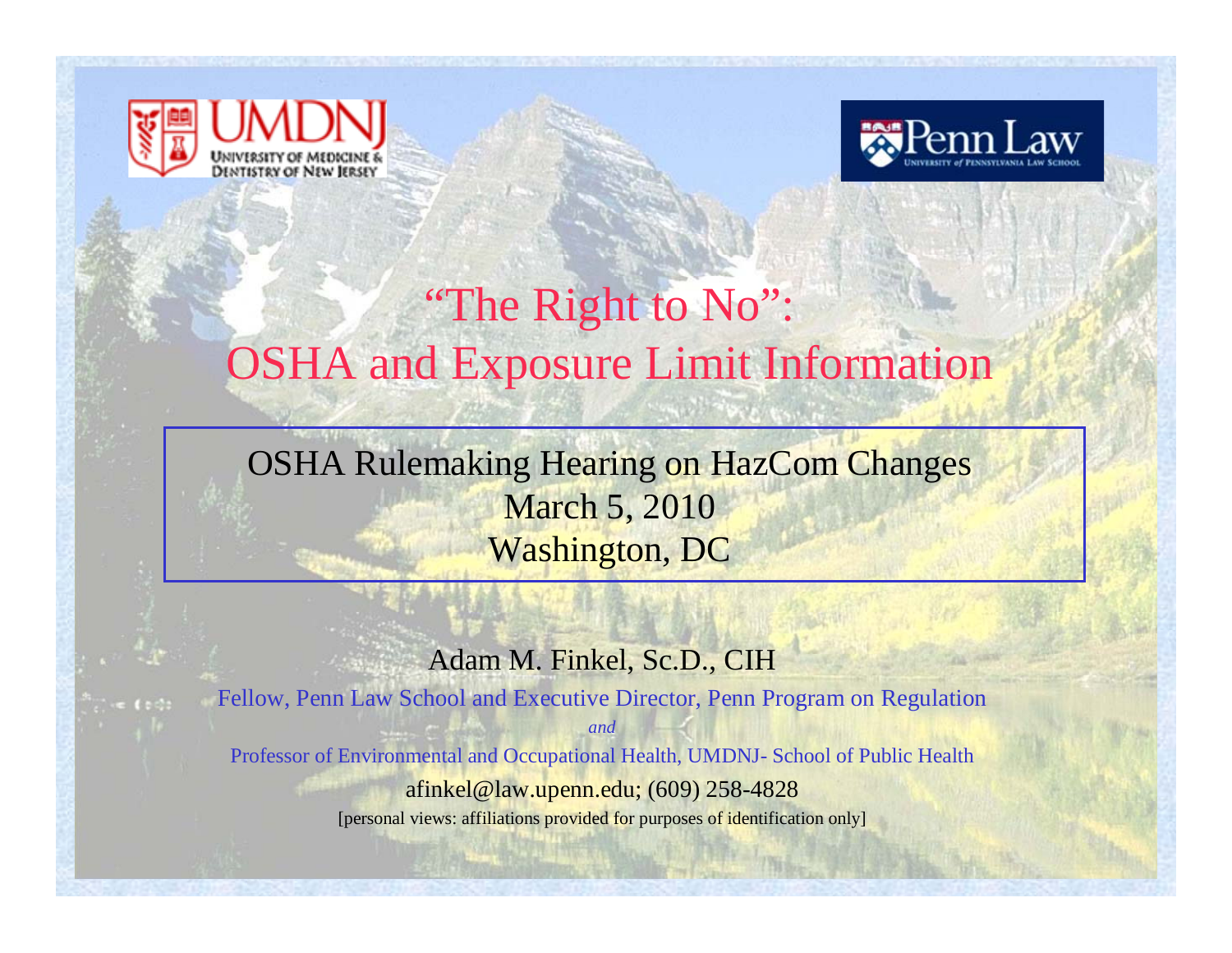### Three Scientific Points and One Policy Observation:

- 1. It makes no sense for the stakeholders who have the vendetta against the TLVs to pressure OSHA to drop them in favor of the PELs, since roughly 410 of the 425 PELs ARE TLVs (just 40 or more years out of date)!
- 2. The comparison between methylene chloride and *<sup>n</sup>*-propyl bromide, to give one example out of many, shows starkly how dangerous it would be to disclose PELs but not TLVs.
- 3. The PELs set since 1970 are *not* in fact based on risk, so they fail utterly to communicate useful information to purchasers and workers. This is a HazCom standard, not a "chemical economics communication" standard.
- 4. Producers who complain about having to disclose the TLV are being hypocritical, as they continue to exercise the option to surround their data sheets with exculpatory "information."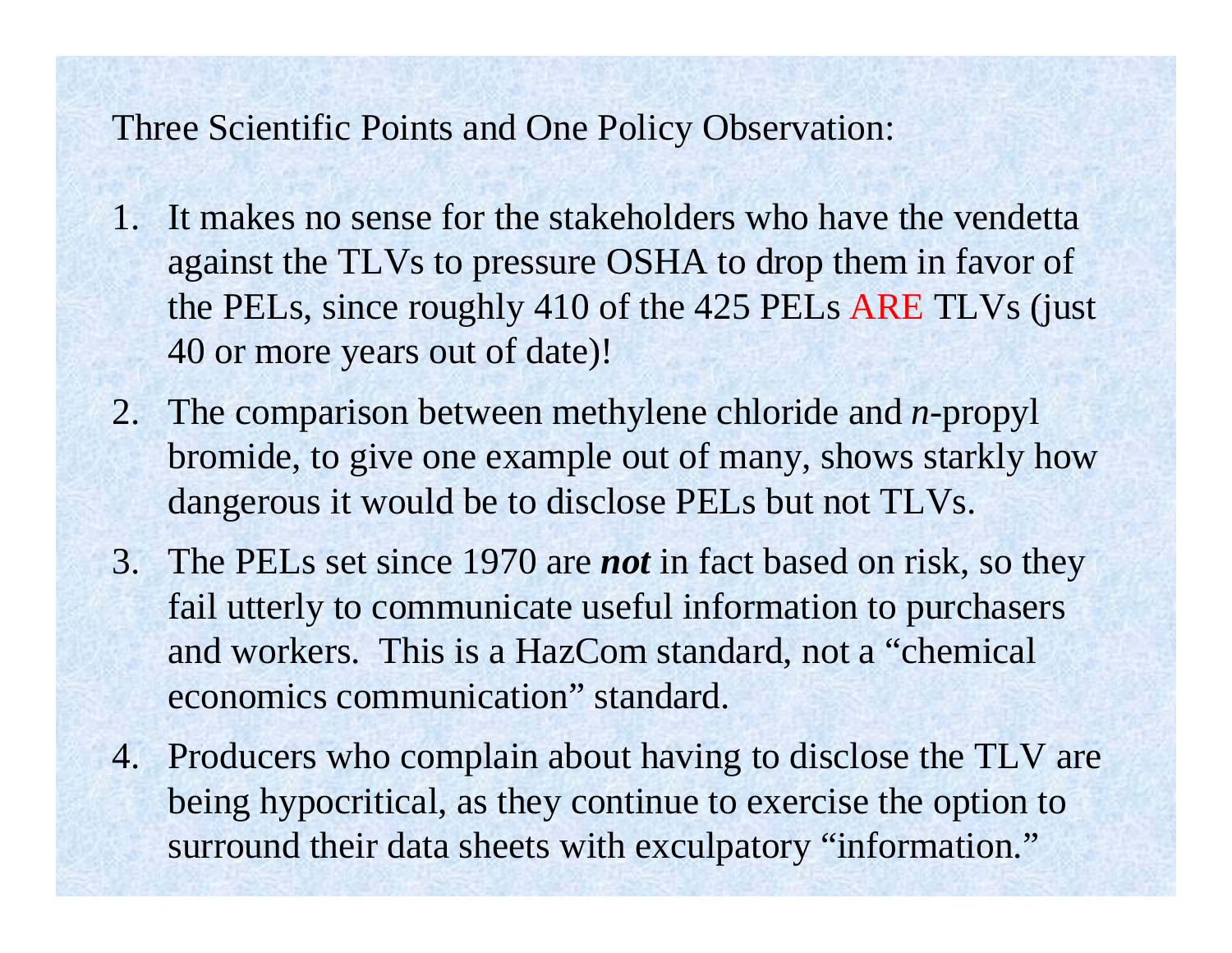1-Bromopropane: no PEL, TLV=10 ppm (Methylene Chloride: PEL= 25 ppm)

• CDC *Morbidity and Mortality Weekly Report* (12/5/08) published a case report of a 43-year-old man in NJ who had recently begun dry cleaning with "DrySolv"(1-BP)– hospitalized with headaches, fatigue, visual disturbances, twitching, and joint pain– also a PA man hospitalized with ataxia and neuropathy (1-BP levels in his degreasing operation approx. 175 ppm);

• *Journal of Envt'l and Occup'l Medicine* (9/07) reported on 4 furniture workers using 1-BP glue (18 - 254 ppm in air) who developed inability to walk, pain, numbness, vomiting– persisting for up to 8 years after leaving workplace;

• Majersik et al (2007) reported that 6 workers exposed to roughly 100 ppm 1-BP while gluing furniture developed chronic neuropathic pain, persisting for years after leaving their workplaces.

• *European J Endocrinology* (1998) reported on 16 Korean workers using 2-BP who developed primary ovarian failure.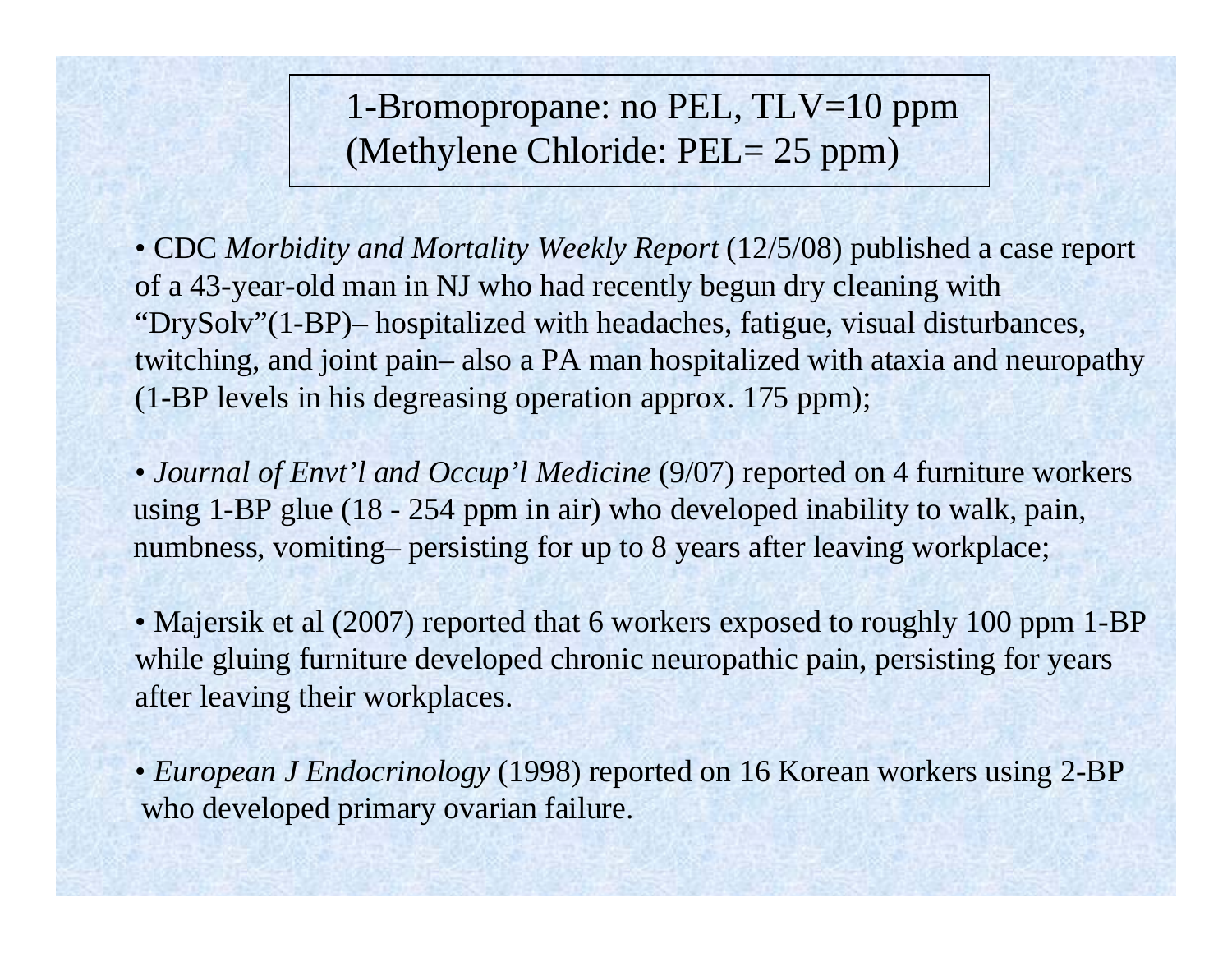### New NTP Cancer Bioassay of 1-BP:

- 18% of female mice exposed to 62.5 ppm developed lung tumors (2% of control mice)
- rare intestinal tumors found in male and female rats
- I calculated the cancer potency factor (linearized multistage model, 95<sup>th</sup> UCL on linear term) from this bioassay as  $3.0x10^{-4}$  per ppm (45-year, 40 hr/week adjustment)
- (Using identical method, the cancer potency factor for the NTP bioassay of methylene chloride is  $8.8x10^{-5}$  per ppm, a factor of 4 smaller)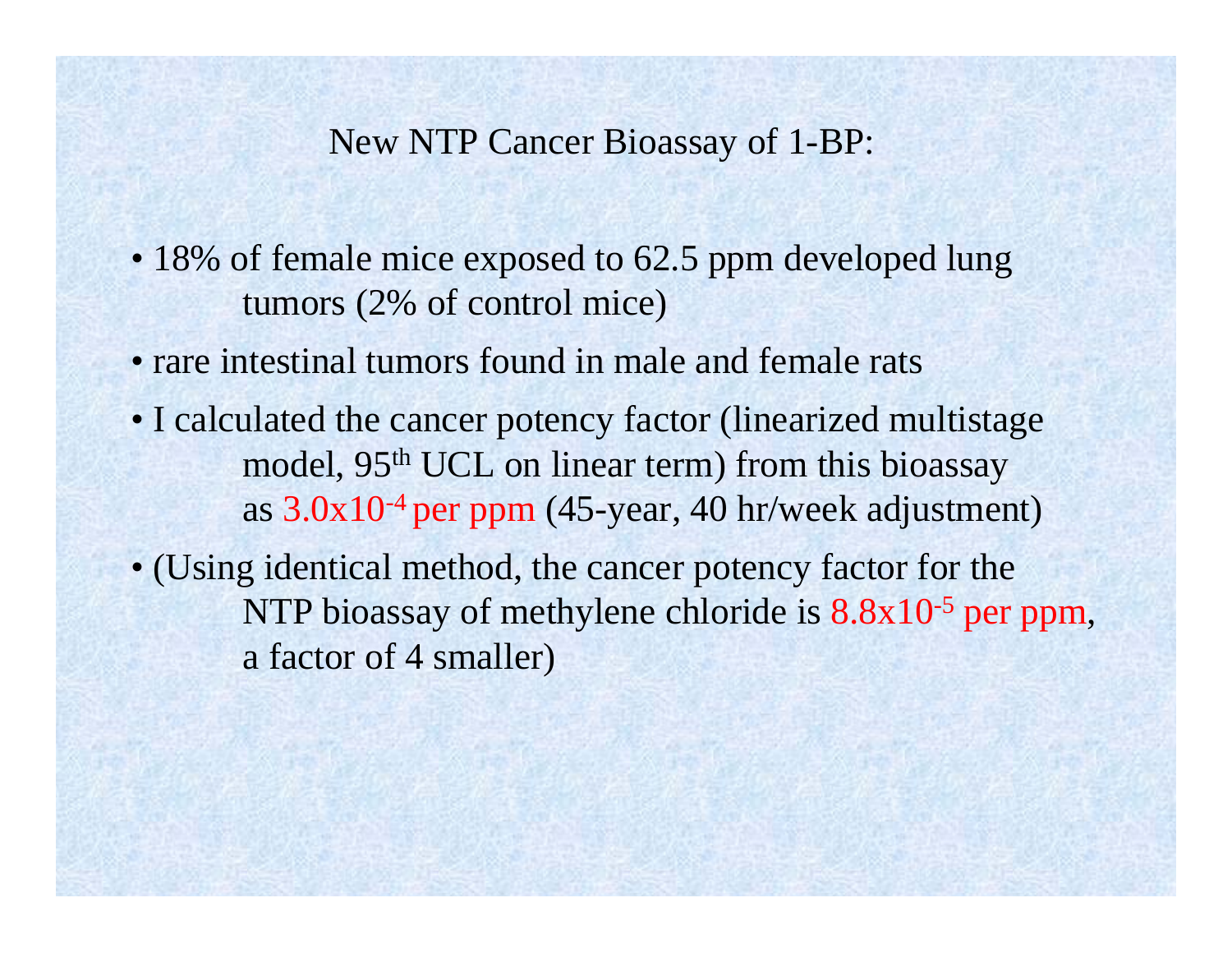## The TLVs are Much More Worker-Protective than the PELs, Especially in More Recent Years:

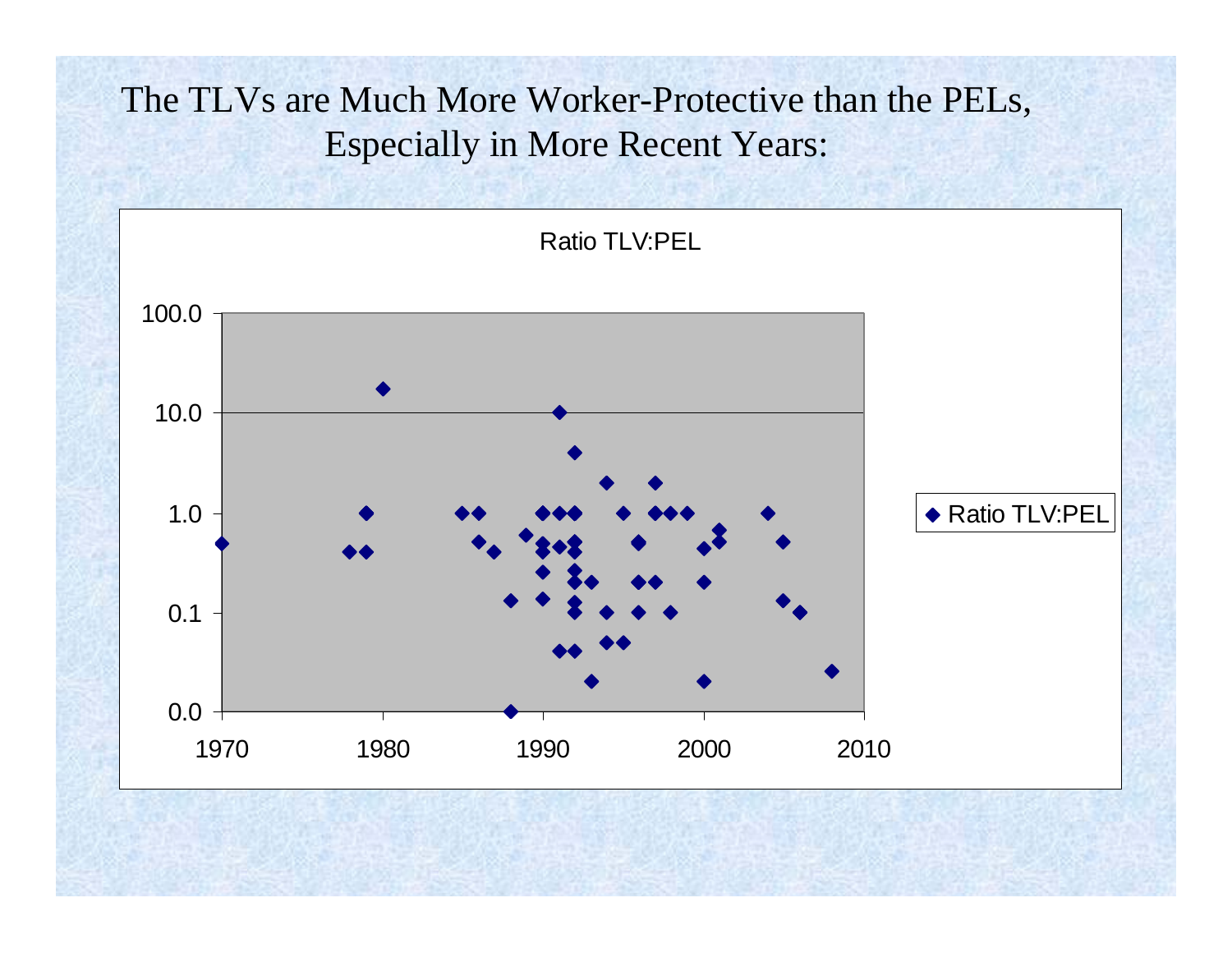#### The TLVs Reflect Much More Consistent Risk Levels than the PELs Do:

#### PEL/RfCTLV®/RfC

| minimum                  | $10$ (selenium)                            | $2.5$ (beryllium)                    |
|--------------------------|--------------------------------------------|--------------------------------------|
| $25th$ percentile        | 140                                        | 84                                   |
| median                   | 857                                        | 500                                  |
| $75th$ percentile        | 4,875                                      | 1,770                                |
| maximum                  | $1,000,000$ $(1,2,3-$<br>trichloropropane) | 200,000 (1,2,3-<br>trichloropropane) |
| Ratio 75th: 25th         | 35                                         | 21                                   |
| mean of logs             | 3                                          | 2.6                                  |
| # outside of [10, 10000] | 19                                         | 6                                    |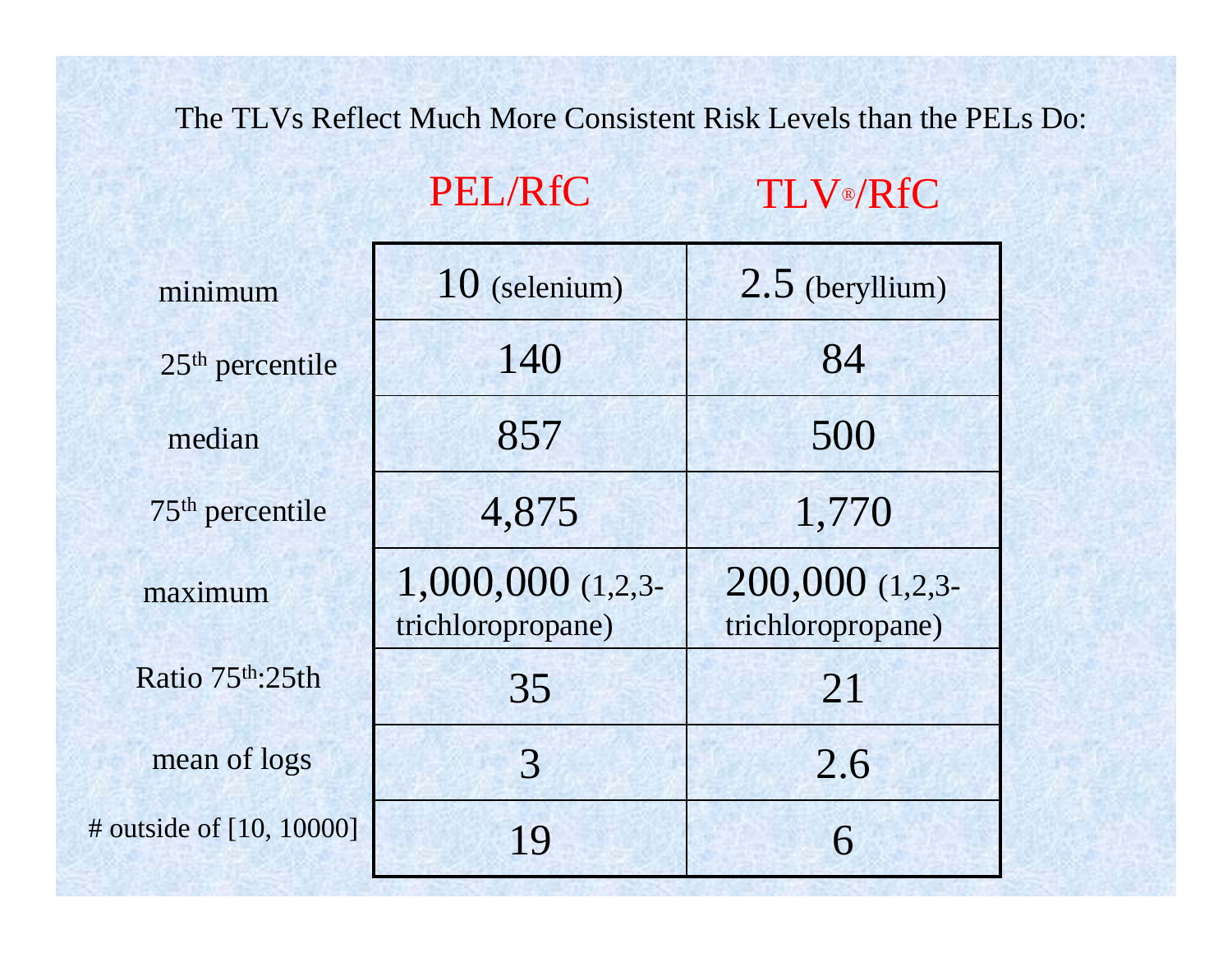(excluding outliers, most of the PELs are between 50 and 50,000 times the EPA RfC– a factor of 1000 dispersion about this "gold standard" of non-cancer risk)

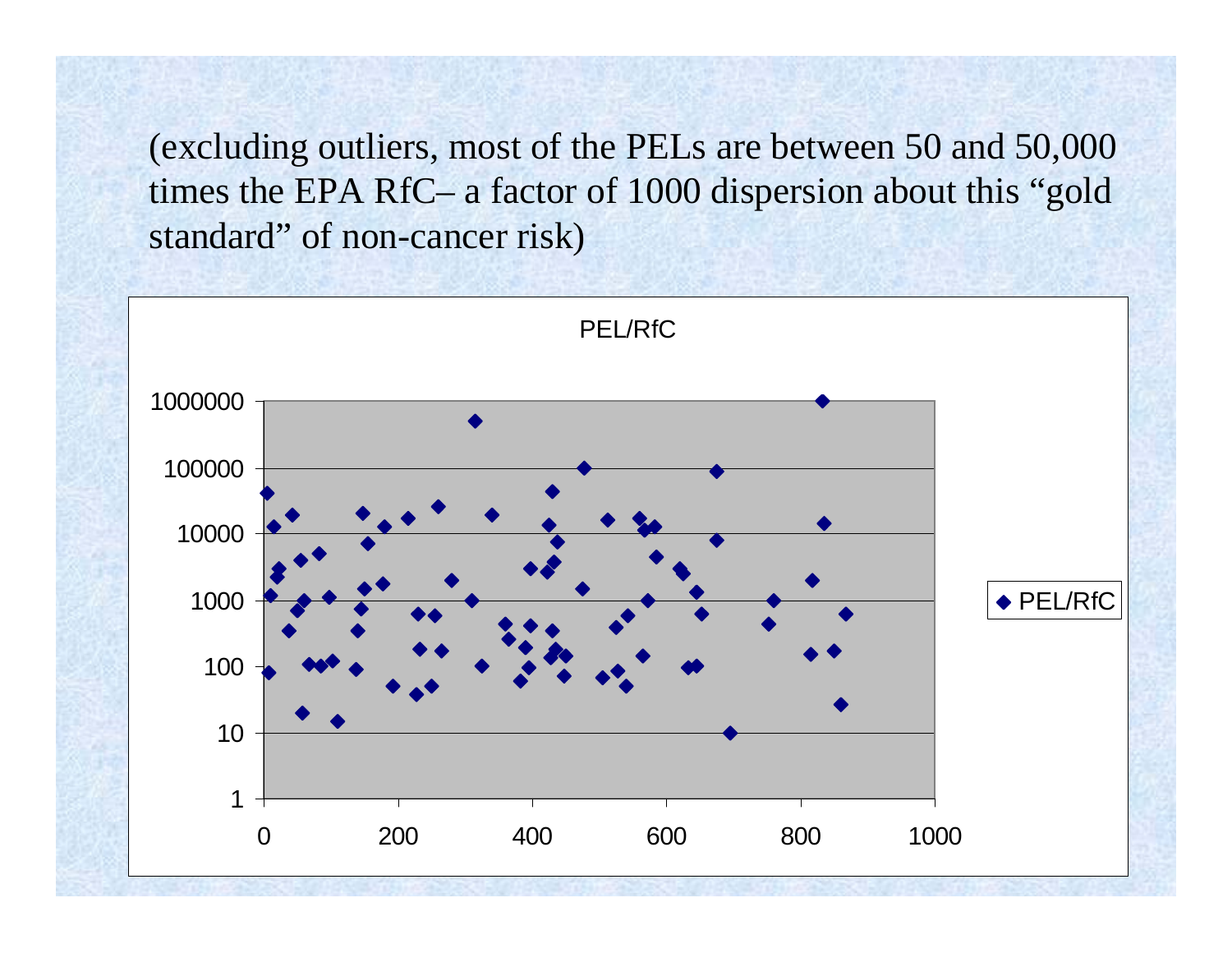(excluding outliers, most of the TLVs are between 20 and 10,000 times the EPA RfC– a factor of 500 dispersion about this "gold standard" of non-cancer risk)

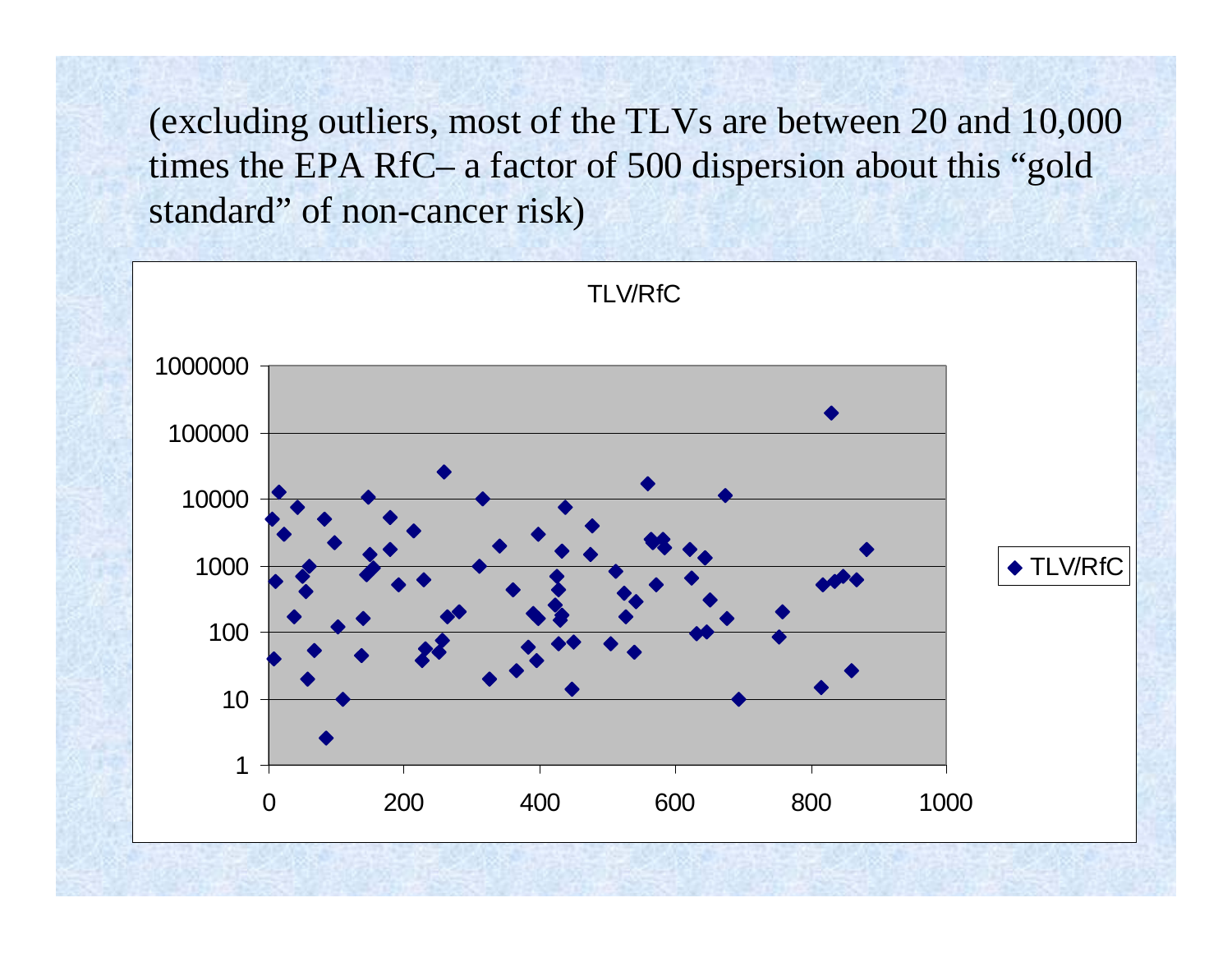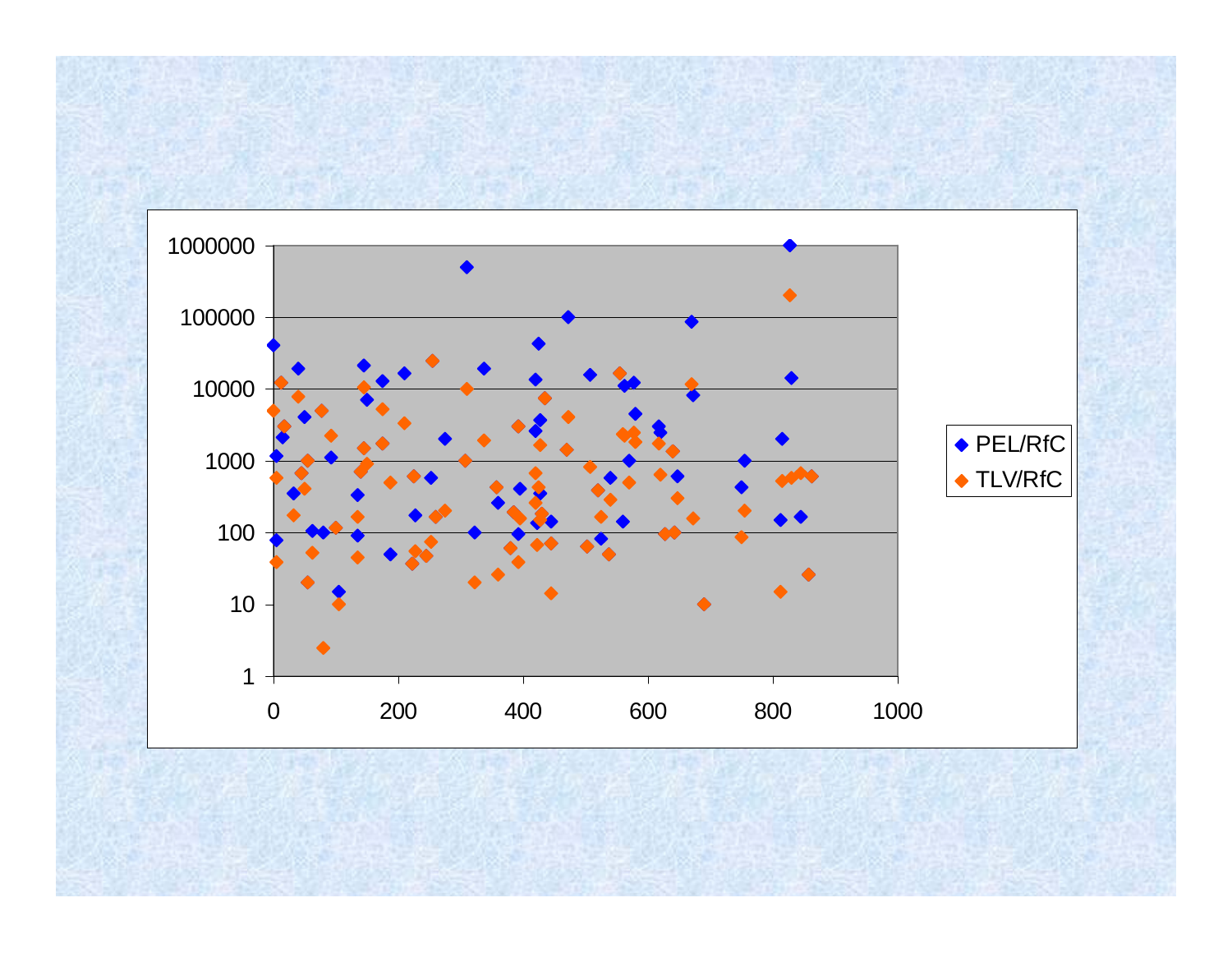

- •11 of the most recent 13 TLVs are within 10x to 400x of the RfC (factor of 40 dispersion)
- Of 5 TLVs from 1979, GM (TLV/RfC)= 1060; of 6 TLVs since 2004, GM= 105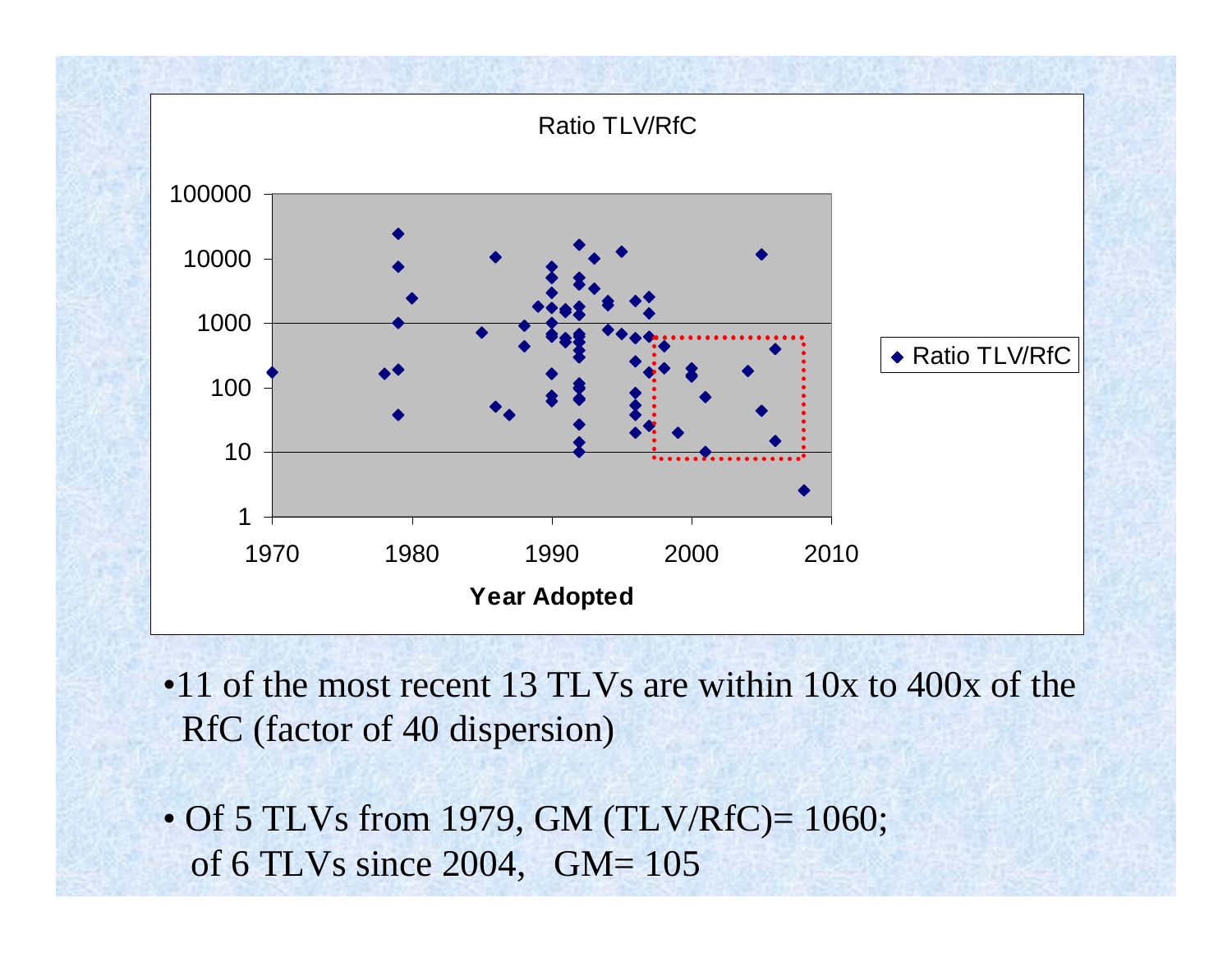

1/1000: uppermost end of Supreme Court acceptable risk range in *Benzene*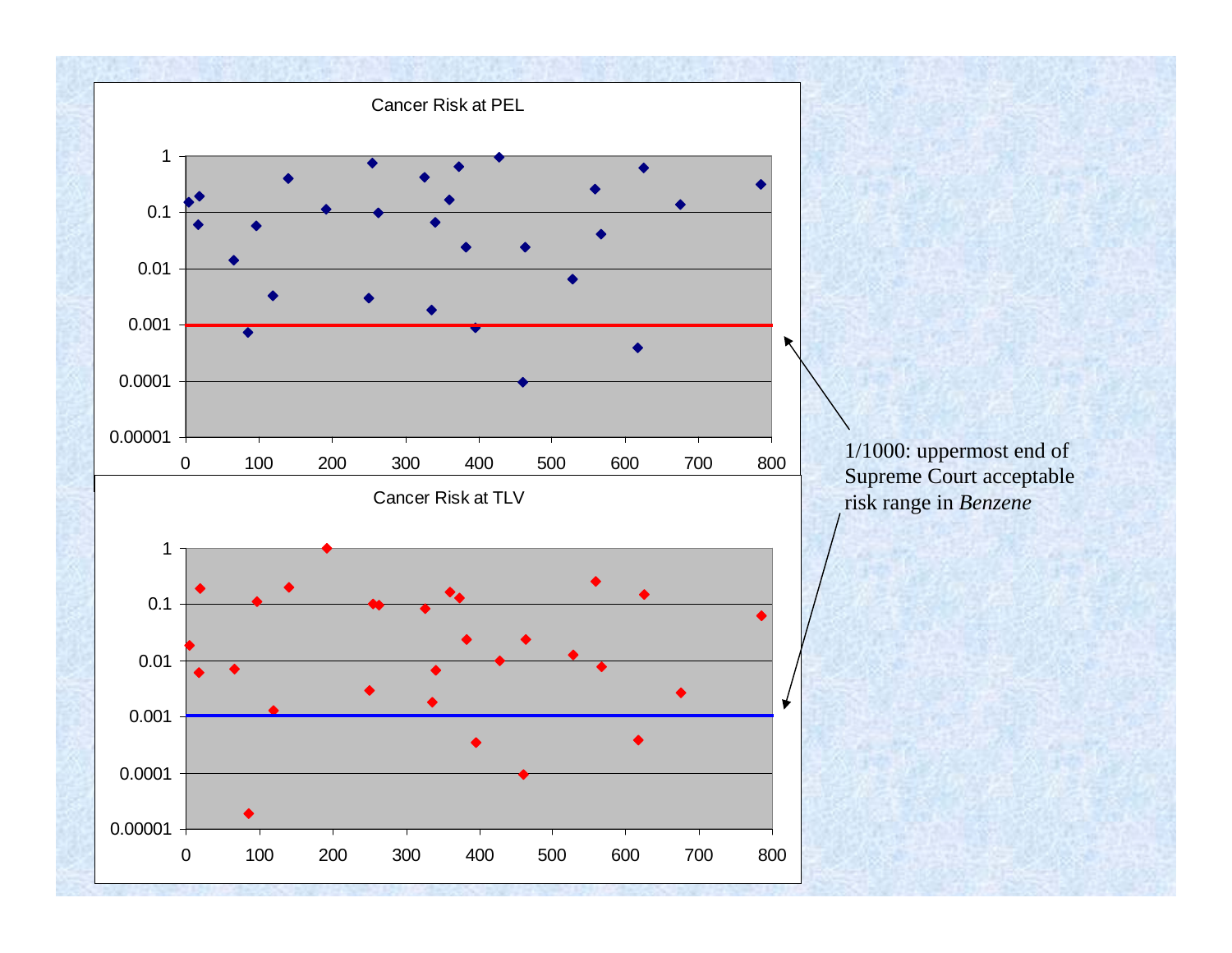# **Nutrition Facts**

Twinkie

**Amount Per Serving** 

**Calories** 100 Calories from Fat 81

**of production cost**

| <b>Total Fat 9g</b>             | 19%                 |  |
|---------------------------------|---------------------|--|
| Saturated Fat 0g                | 0%                  |  |
| <b>Cholesterol Omg</b>          | 0%                  |  |
| <b>Sodium Omg</b>               | 0%                  |  |
| Potassium 720mg                 | 21%                 |  |
| <b>Total Carbohydrate 26g</b>   | 9%                  |  |
| Dietary Fiber 3g                | 12%                 |  |
| Sugars 3g                       | 39%                 |  |
| Protein 4g                      |                     |  |
| Vitamin A 0% . Vitamin C 45%    |                     |  |
| Calcium 2%<br>$\bullet$ Iron 6% |                     |  |
| Thiamin 8%<br>• Riboflavin 2%   |                     |  |
| Niacin 8%                       | • Vitamin $B_6$ 10% |  |
| Folate 6%                       | • Phosphorous 6%    |  |
| Zinc $2\%$                      | • Magnesium $6\%$   |  |
|                                 |                     |  |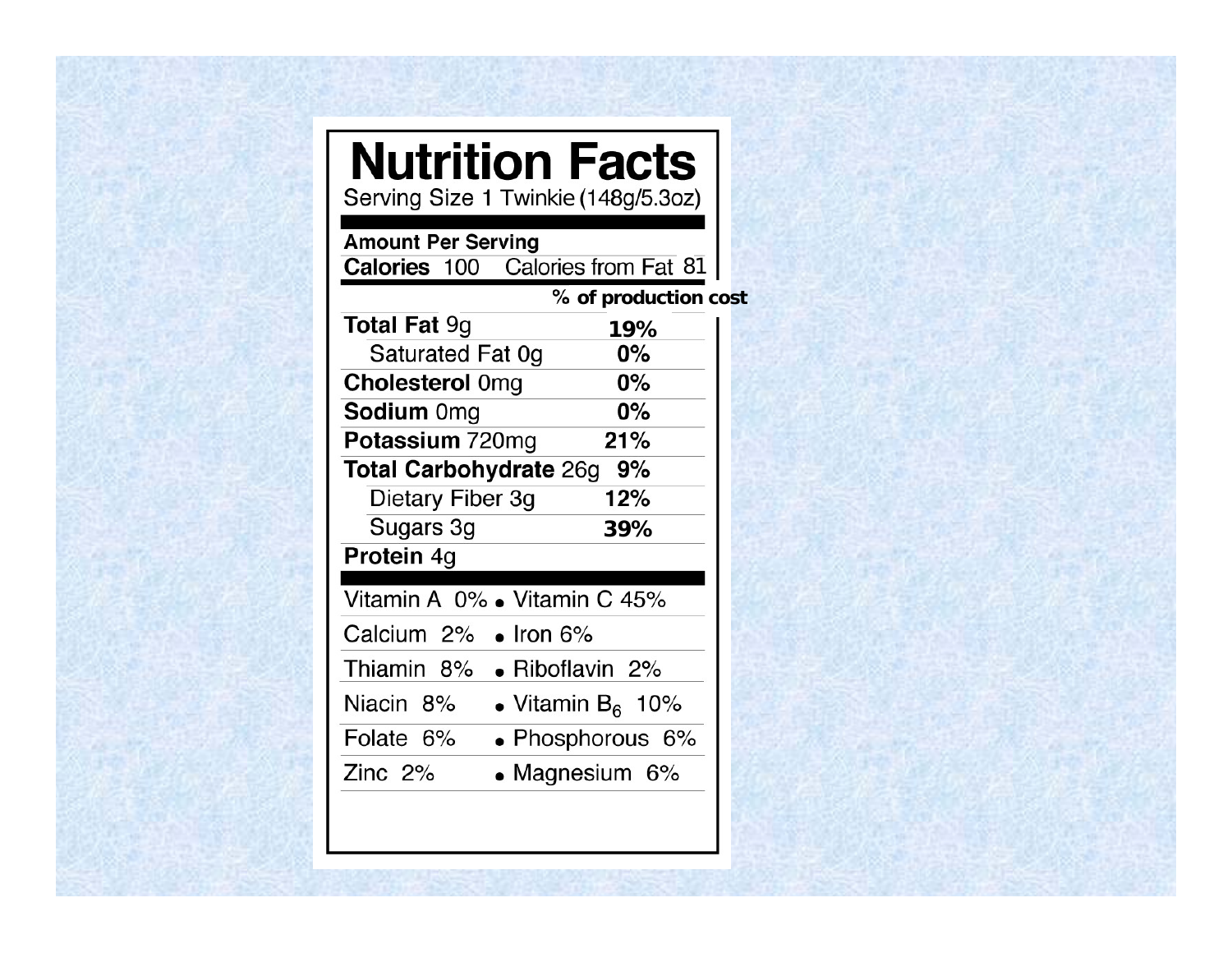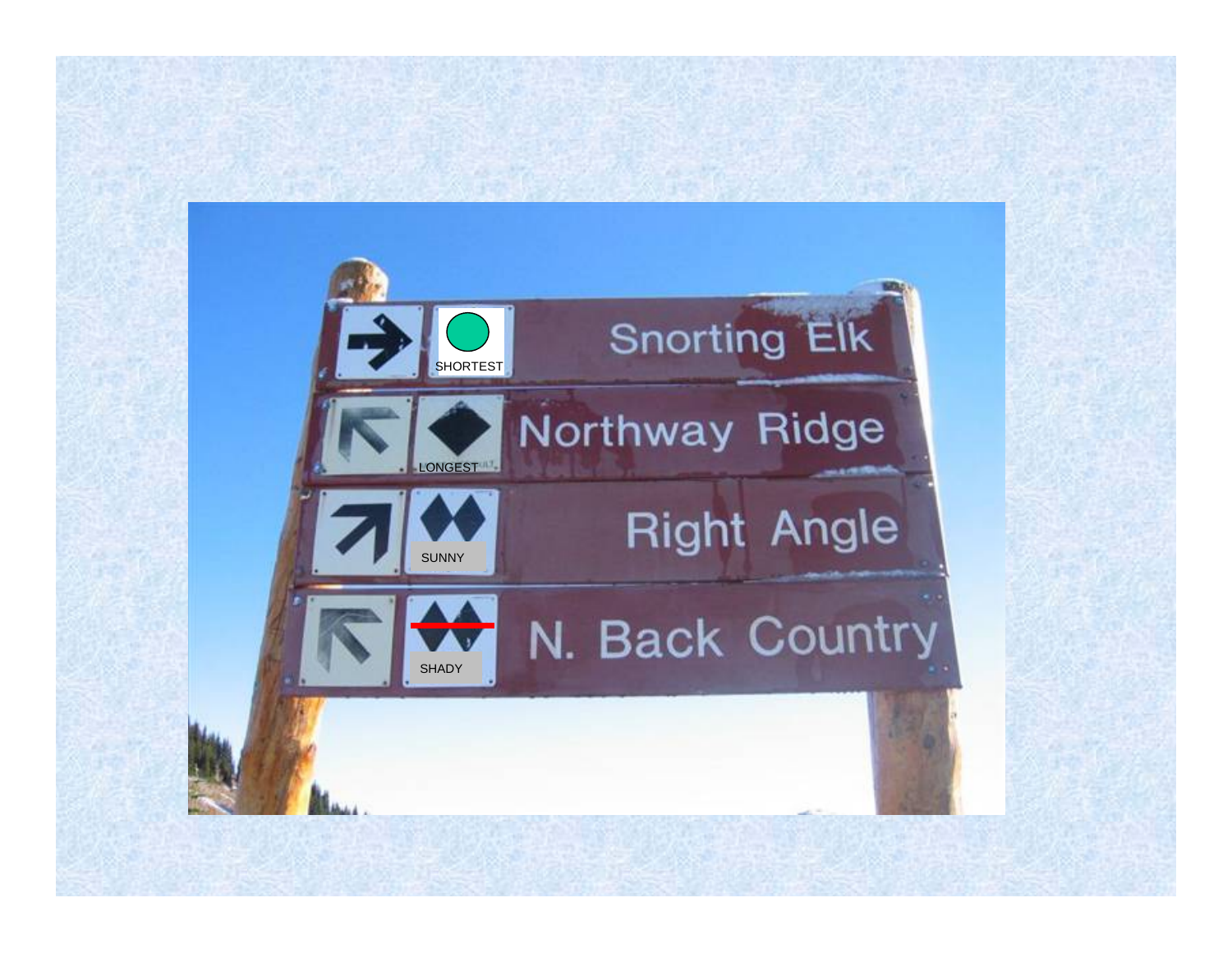

### "SNORTING ELK"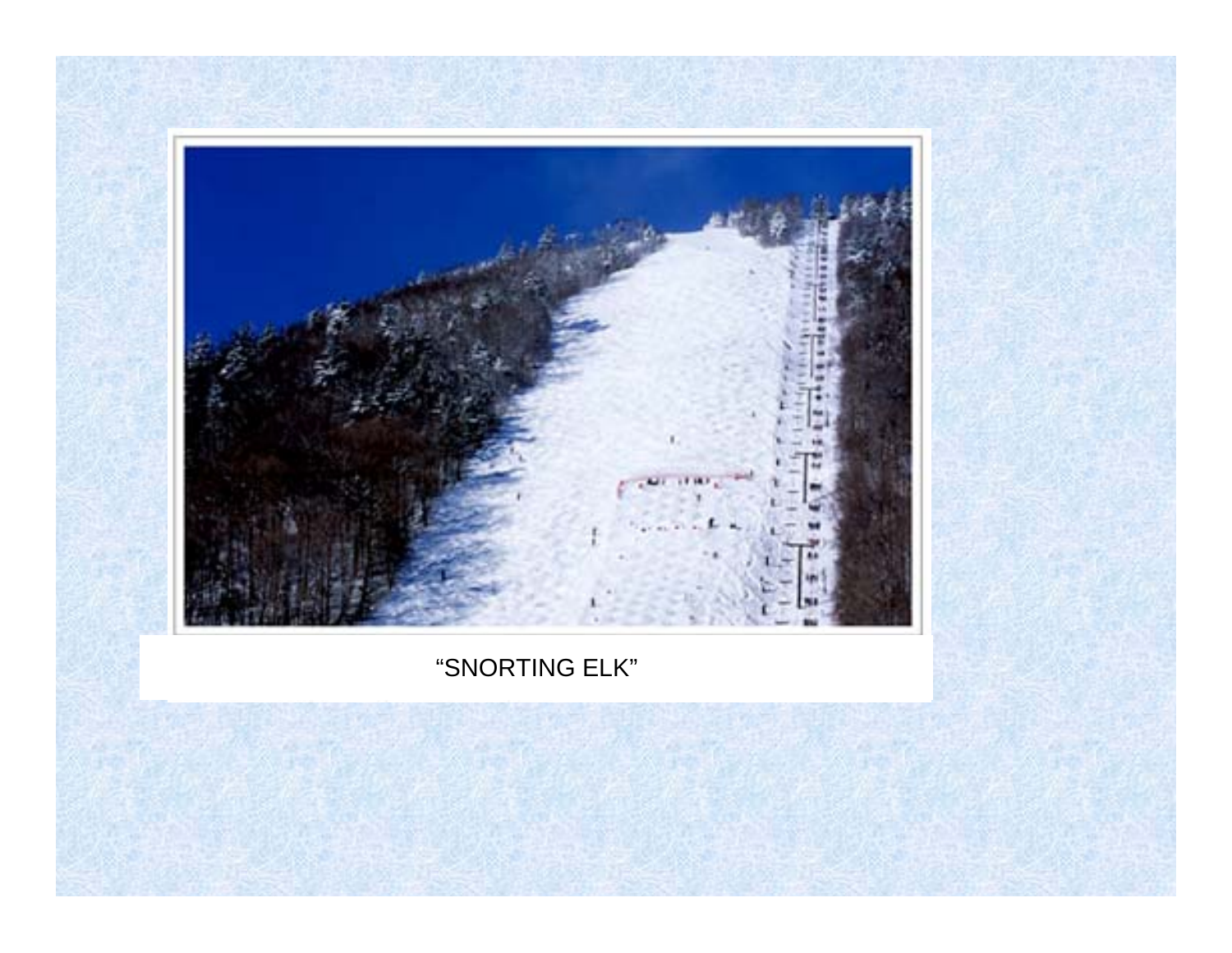This is what workers and users of  $\text{MeCl}_2$  learn from Dow Chemical's current (2009) Material Safety Data Sheet:

CARCINOGENICITY: Methylene chloride has been shown to increase the incidence of malignant tumors in mice and benign tumors in rats. Studies have shown that tumors observed in mice are unique to that species. Other animal studies, as well as several human epidemiology studies, failed to show a tumorigenic response. Methylene chloride is not believed to pose a measurable carcinogenic risk to man when handled as recommended.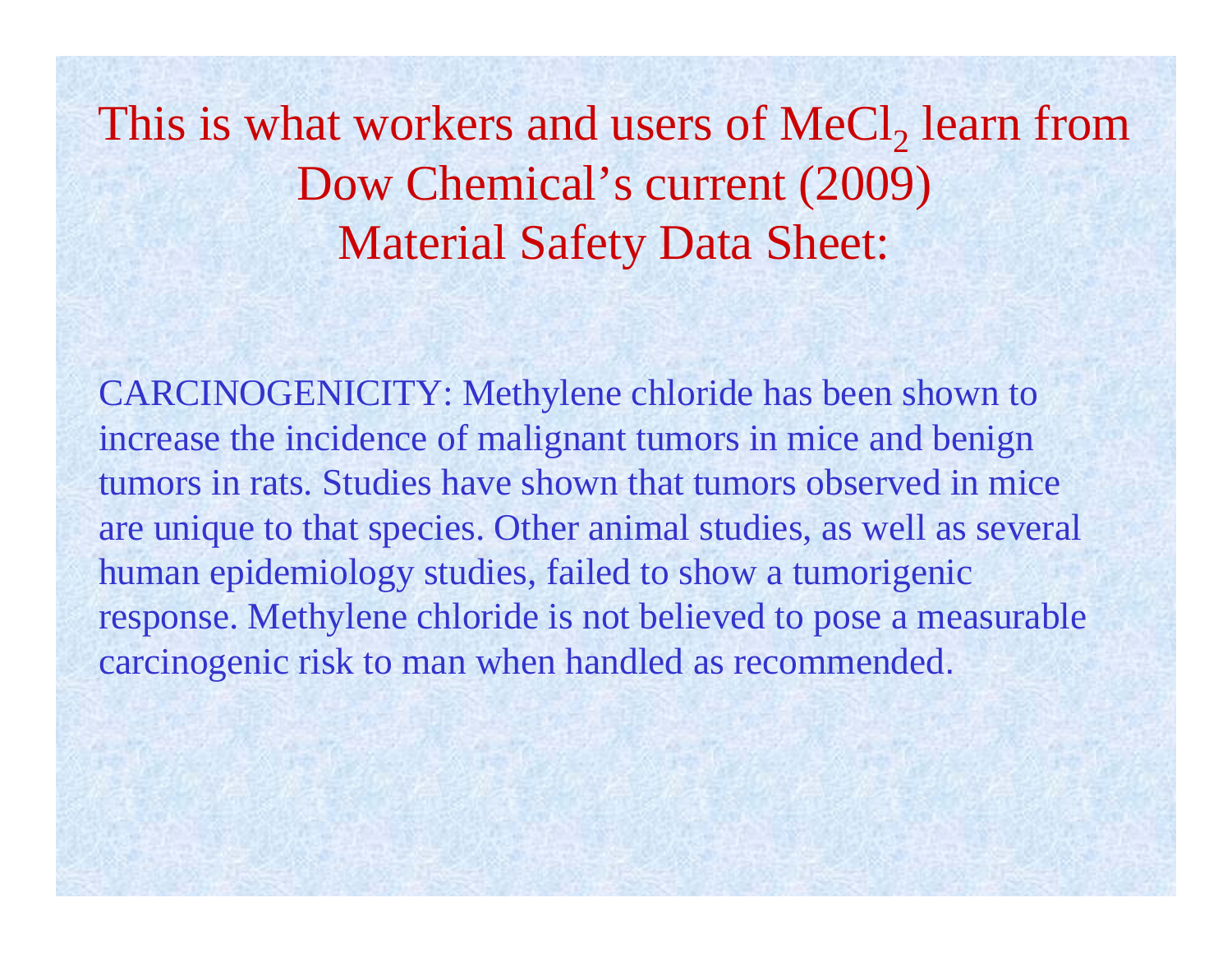## Origins of Dow's Claim:

"This research, *which is now complete,* shows that B6C3F1 mice… are uniquely sensitive at high exposure levels to methylene chloride-induced lung and liver cancer, and that other species, including humans, are not at similar risk… As a result of this research program, it appears that there are *no foreseeable conditions in which the carcinogenic effects seen in mice would be expected to occur in man."*

> - from HSIA letter to OSHA, Oct. 1995 (emphasis added) (62 FR 1520)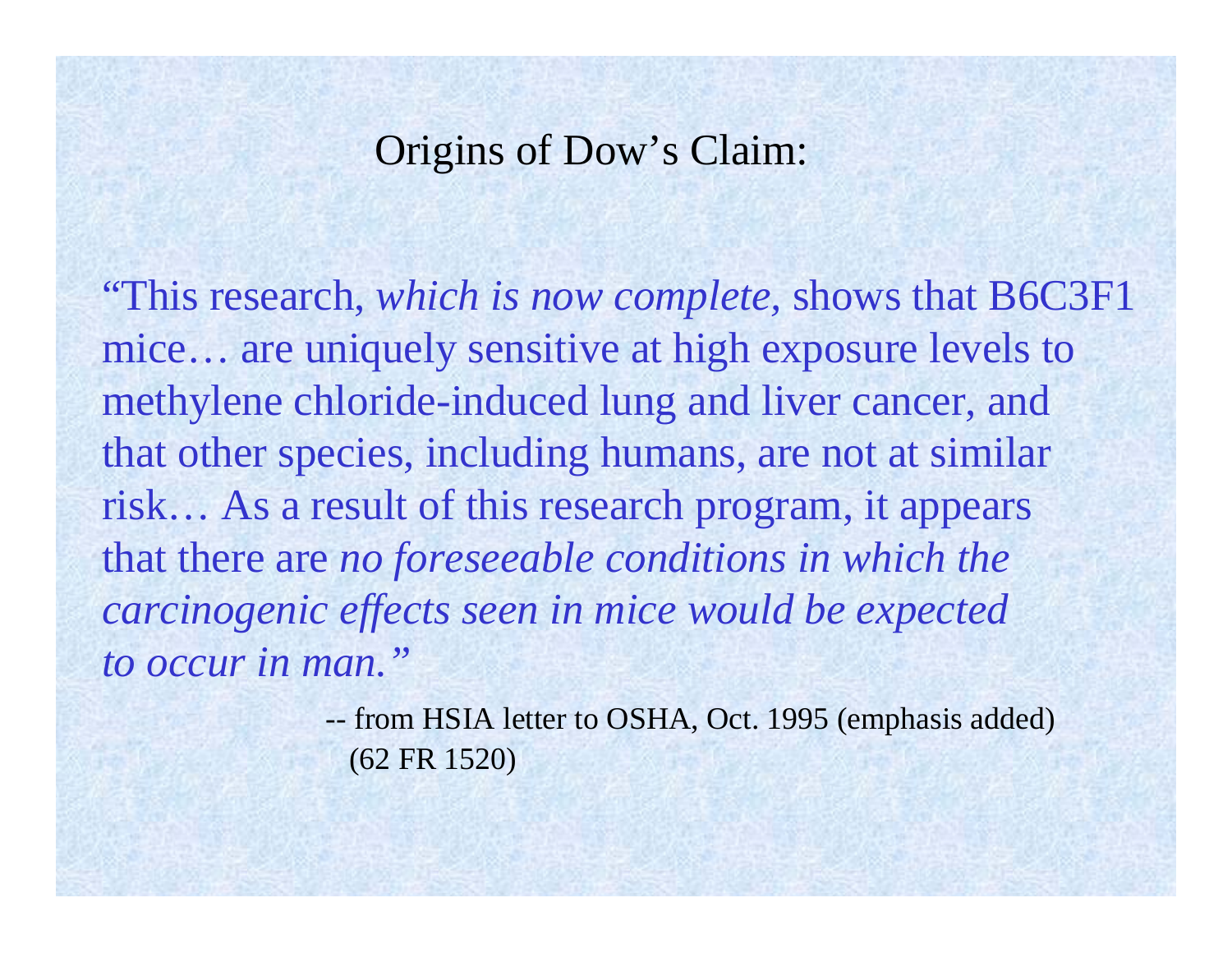### Scientific Reaction to HSIA Research: 1

**"This experiment** [comparing spectra of DNA point mutations caused by MC with those caused by formaldehyde and 1,2-dibromoethane] **is extremely** weak and not of publication quality. It is unlikely that such a naïve experiment could detect differences in spectra between the different chemicals used… This exhibit contains no useful information forrisk assessment."

--Dr. Douglas Bell, NIEHS (62FR 1521)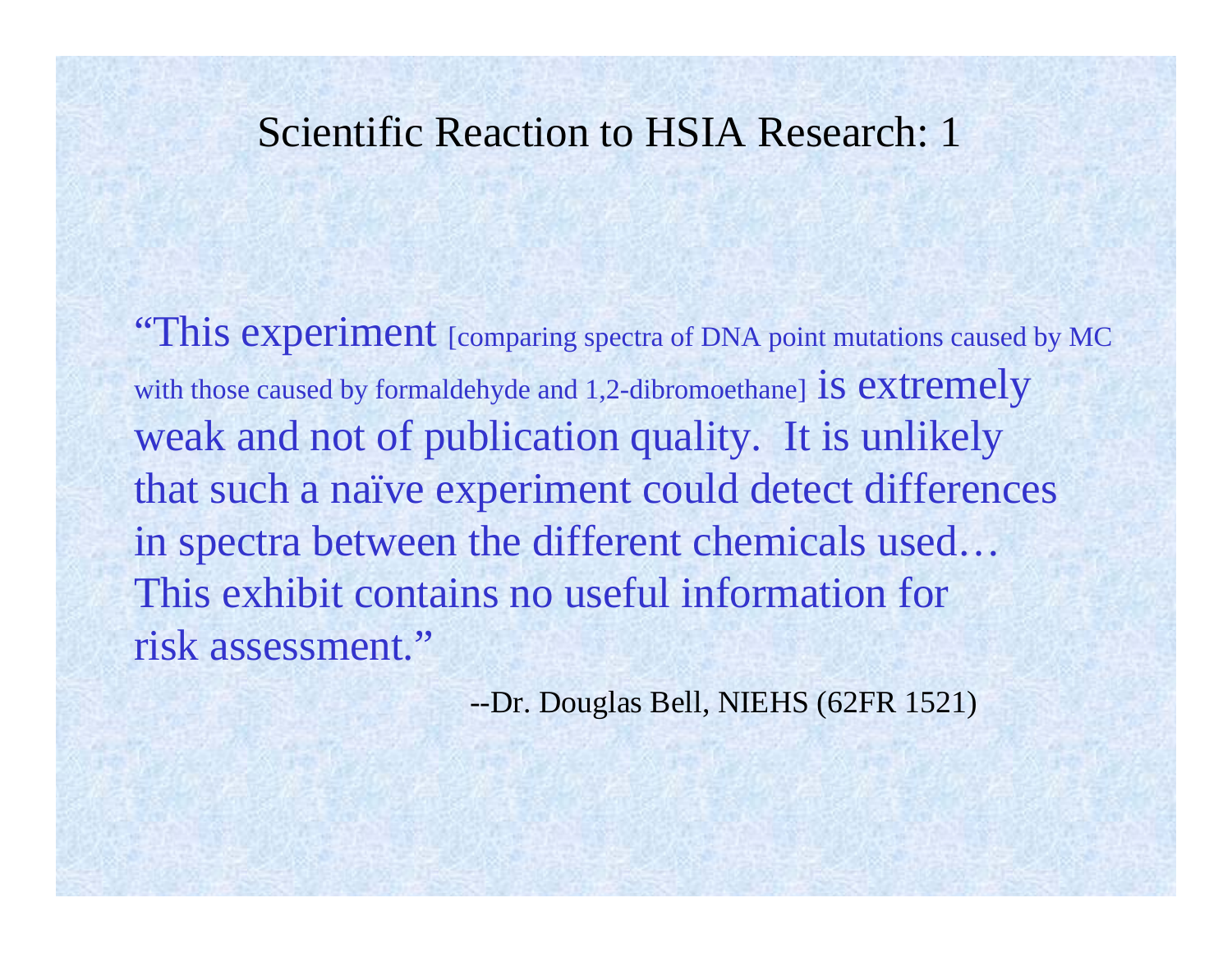## Scientific Reaction to HSIA Research: 2

"I have serious concerns about this [DNA single-strand breaks] assay. It is well known that this assay is extraordinarily difficult to standardize and is sensitive only to very high doses of genotoxic compounds… This data, therefore, is certainly not compelling; persuading any independent scientist of its relevance to humans would be difficult."

--Prof. Karl Kelsey, Harvard School of Public Health (62FR 1521-22)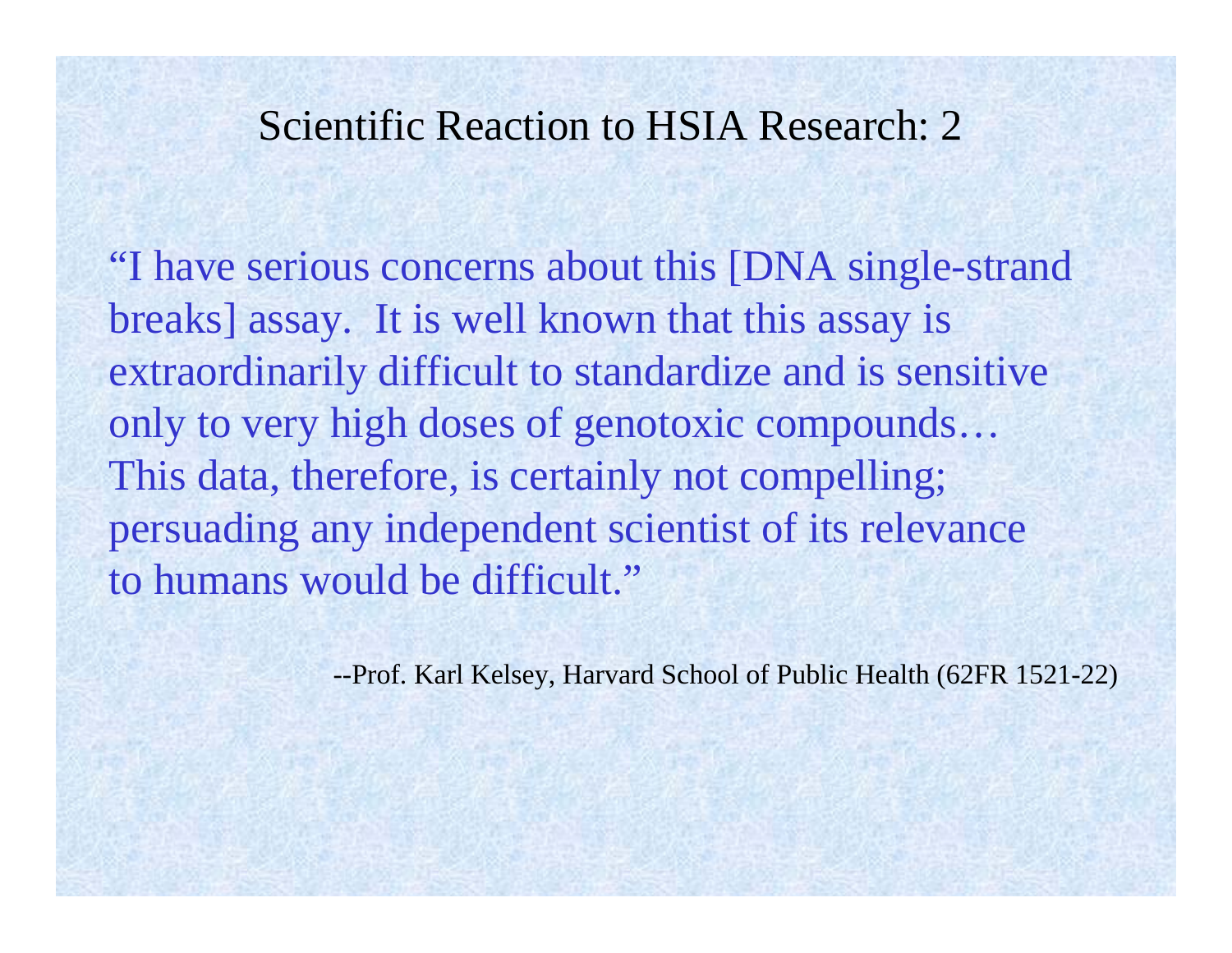## Scientific Reaction to HSIA Research: 3

"This interpretation of mRNA distribution is profoundly in error and contradicts some of the most well established and fundamental principles of molecular biology… Finding mRNA in the nucleus is unsurprising and uninformative about the eventual location of the protein products."

> --Dr. Lorenz Rhomberg, Gradient Corp./Harvard School of Public Health (62 FR 1526)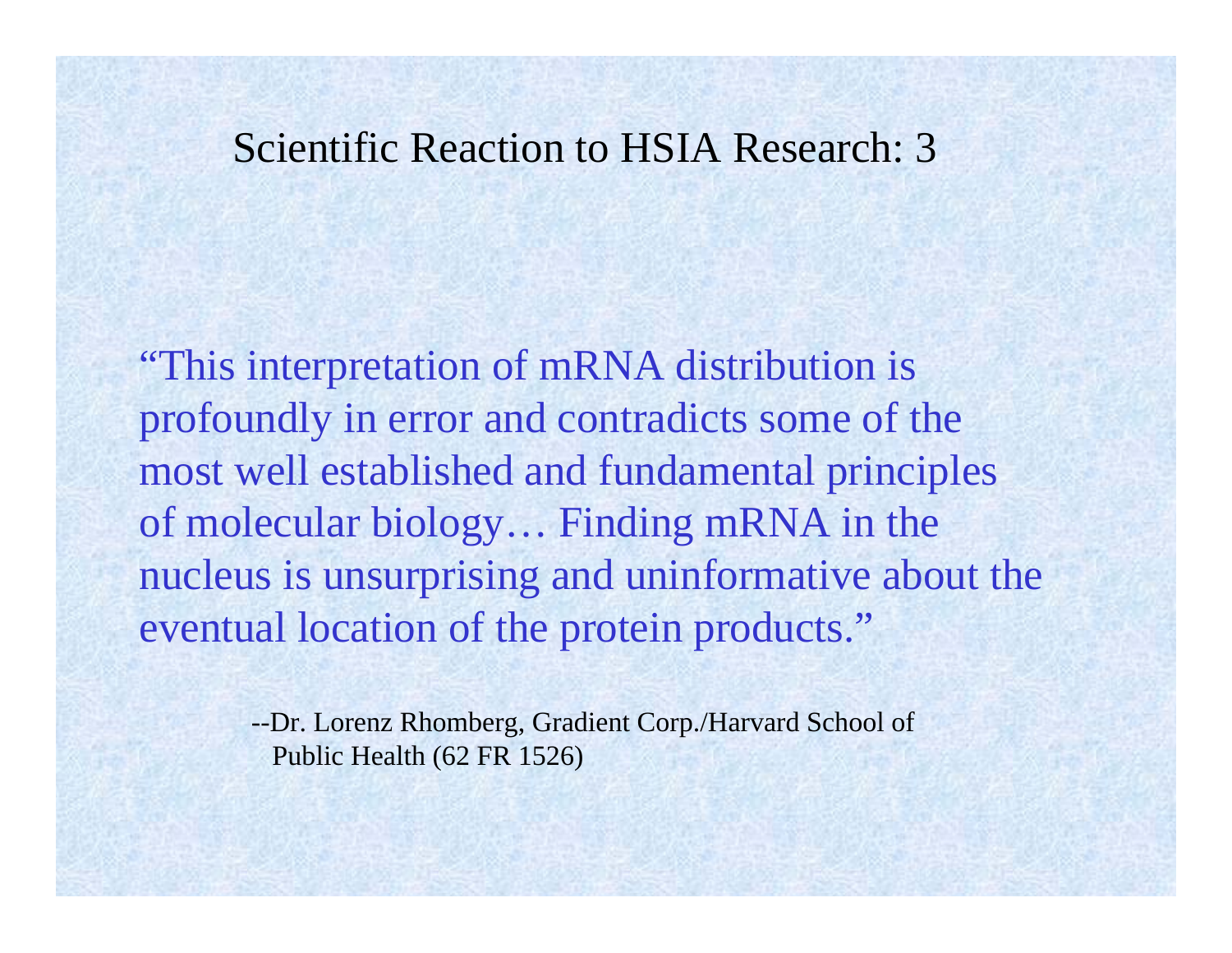## "Risk-Based Exposure Goals": Rightto-Know for the Workplace

\* 6(b)(5) standards can take thousands of person-hours of work per substance-- but this is "5% calculation, 95% perspiration"

 Our risk assessors, with help from NIOSH, could calculate 20-40 "risk-specific concentrations" per year

\* Each "RBEG" would be based on state-of-the-art risk assessment techniques, but would jettison many extraneous studies, need no extensive narrative write-up, and explicitly ignore feasibility issues entirely